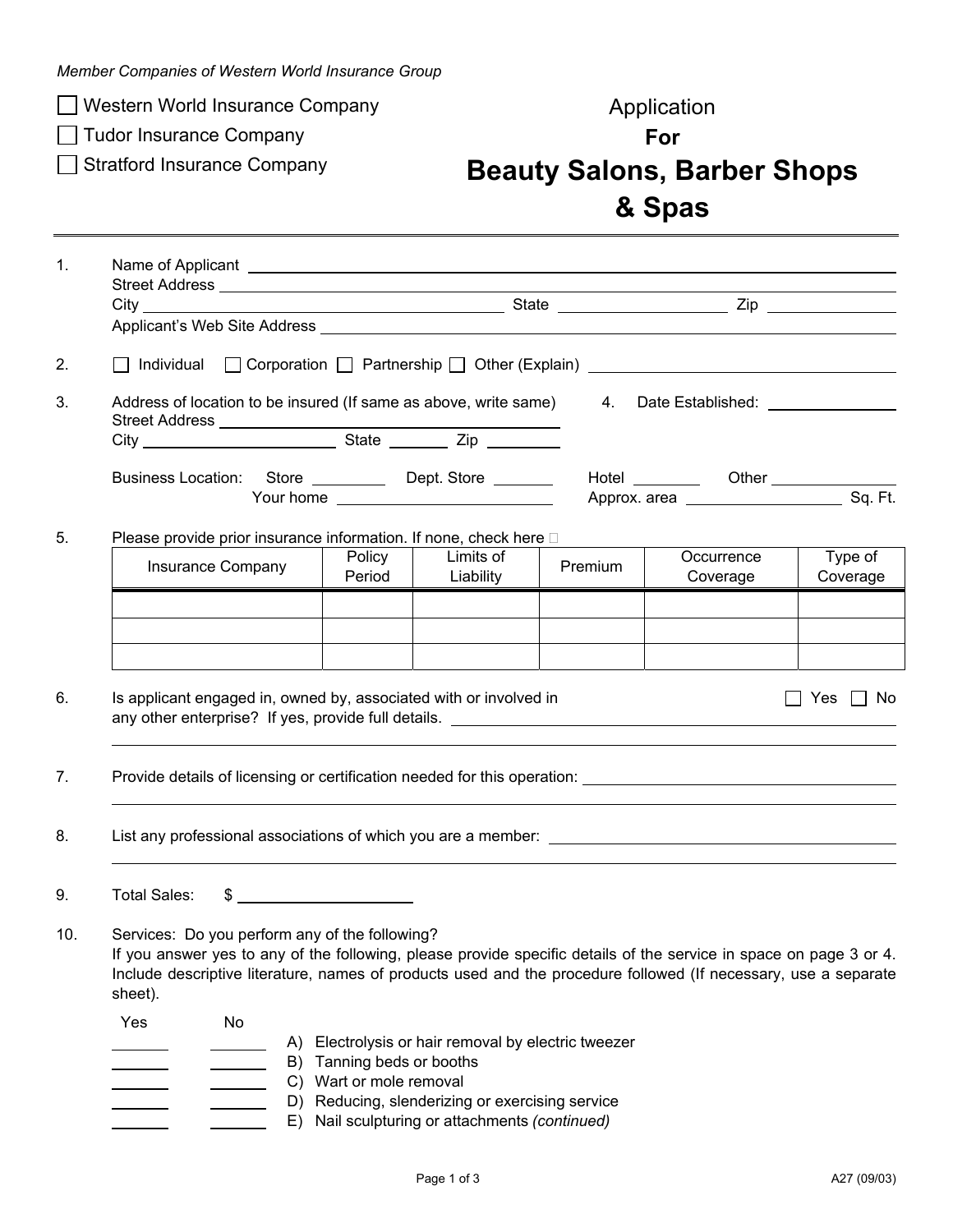**EXECUTE:** F) Skin treatment G) Permanent eyebrow or eye liner; permanent make-up<br>
H) Electric or steam baths<br>
H) Electric or steam baths H) Electric or steam baths **I)** Hair implants or transplants J) Hair weaving K) Ear piercing L) Chemical face peels; microdermabrasion M) Massage N) Body wrapping C) Do you offer services or treatments that are not generally offered by beauty salons (Describe in space on page 3 or 4). P) Laser hair removal. What training received? (Answer in space on page 3 or 4)

11. Products: List all products used for the following services

|                                    | Type of System/Product Used | Approx. # per yr.      |
|------------------------------------|-----------------------------|------------------------|
| Permanent Hair weaving             |                             |                        |
| Hair dyeing & shampoo tinting      |                             |                        |
| Hair Straightening                 |                             |                        |
| Cosmetics sold for home use        |                             | Approx. Ann'l Sales \$ |
| Eyebrow and eyelash coloring       |                             |                        |
| Dye stain removing                 |                             |                        |
| Chemical Face Peel - % of Solution |                             |                        |
| Microdermabrasion                  |                             |                        |
| Laser hair removal                 |                             |                        |

List any products repackaged, rebottled, manufactured by you or labeled with your name.

| 12. | Are predisposition tests performed prior to services rendered? If yes, list tests performed.                                                                                                                                                  | No.<br>Yes                             |
|-----|-----------------------------------------------------------------------------------------------------------------------------------------------------------------------------------------------------------------------------------------------|----------------------------------------|
|     |                                                                                                                                                                                                                                               |                                        |
| 13. | Does the owner or manager supervise each permanent waving or hair dyeing?                                                                                                                                                                     | Yes<br>No.                             |
| 14. | Are records kept of clients receiving permanent waves and hair dyes? Do records<br>include client's name and address, dates, products used and name of operator?                                                                              | No.<br><b>Yes</b>                      |
| 15. | During the past (3) years, have any claims been presented to your current<br>or prior insurance carrier? Give full details, include description of claim,<br>amount paid and reserves. (Use space on page 3, if needed)                       | No.<br>Yes                             |
| 16. | Is applicant, or any other persons for whom insurance is being requested,<br>aware of any circumstances which may result in a claim? If yes, provide full details.<br>needed)                                                                 | No.<br>Yes<br>(Use space on page 3, if |
| 17. | Has applicant, or any other person for whom coverage is being requested,<br>had any liability application denied, policy cancelled or policy not renewed<br>in past (3) three years? If yes, provide full details below or on back of page 3. | No<br>Yes                              |